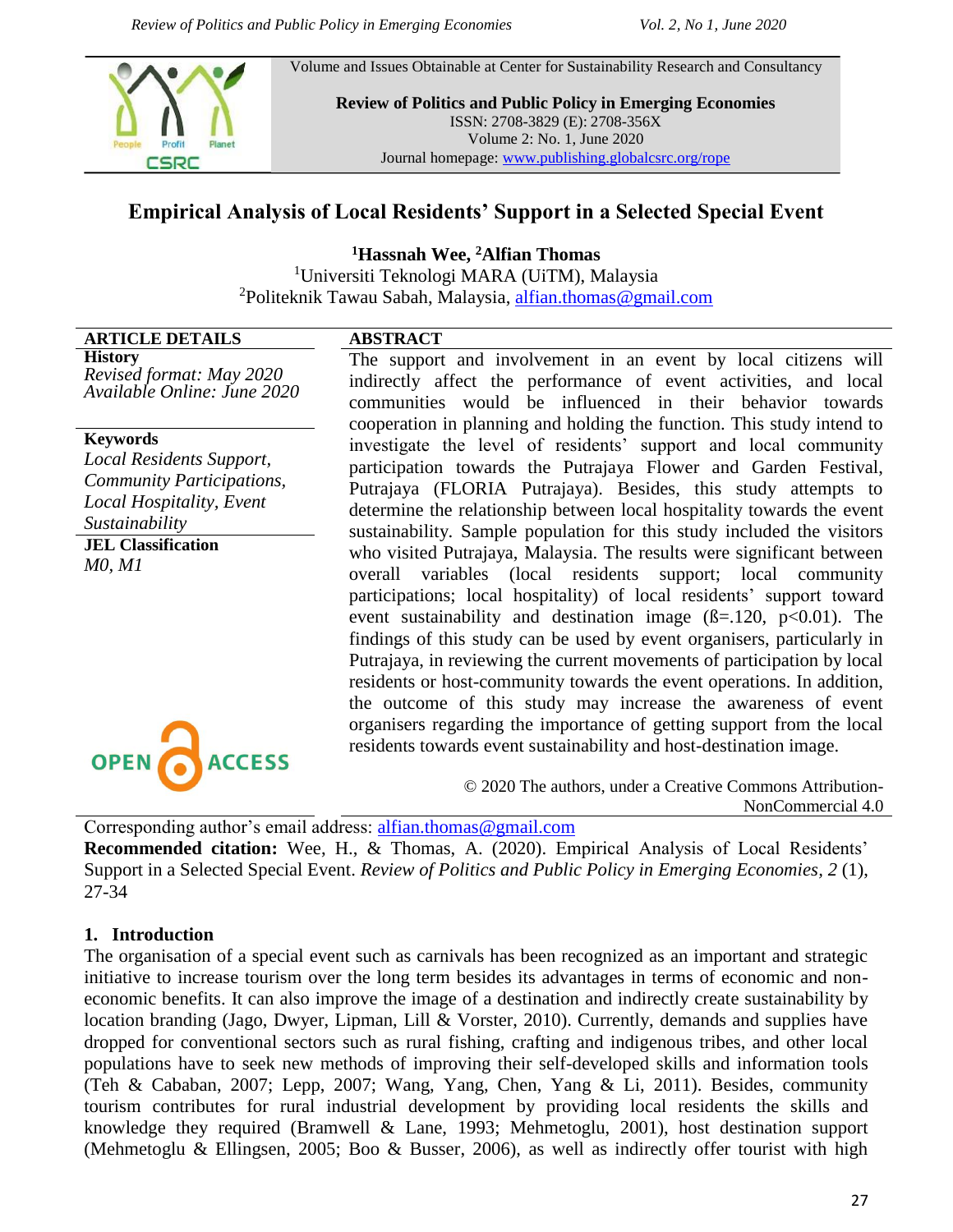quality experience and increased awareness on environmental sustainability (Lepp, 2007: Lee, 2011). Therefore, in many situations the event is usually a driver for people to enter a specific place in the expectation that during their journey, they can partake in certain events and encounters.

Moreover, there is a need to establish sustainable tourism to meet the needs and requests to improve the community ability and expertise (Puczko & Ratz, 2000). However, creating sustainable tourism will be challenging without the support from the neighbourhood (Fallon & Kriwoken, 2003; Gursoy & Rutherford, 2004; Nicholas, Thapa & Ko, 2009). The support from local communities is also one of the key aspects in a sustainable community growth. This study was aimed at filling these gaps by concentrating on local citizen support, local community engagement and the local hospitality to explore the connection between citizen support and event sustainability.

### **2. Literature Review**

The cooperation of local citizens especially in specific volunteer efforts is important in special events like the Putrajaya Flower and the Gardens Festival, which last for seven days. The relative focus on services that, for tourist measures, be quite geographical in terms of the physical environment not just because of various environments and geographies, but also because of the psychological environment like specific characteristics of tourists. Sustainable development has also been frequently debated within tourism sector as it is intended to satisfy the needs of travellers, create resources to fuel economic growth, preserve natural resources, increase citizens' quality of life and enhance potential prospects through the co-existence of tourist development and environmental sustainability (Eagles, McCool  $\&$ Haynes, 2002). Sebele (2010) also acknowledged that the tourism sector in a community has been a significant instrument for sustainability. This definition has been used in several countries for researching the impact of specific events on local destinations (Roche 1992).

Sustainability theories and practices were used to evaluate the involvement of local community or residents on sustainability of event and the host destination. Capra (2002) stated that the deeper understanding on human behaviour and ordinary systems allow event organizers to improve organizing a strategy and solution in addressing issues of un-sustainability. On the basis of the Putrajaya annual report in 2013, FLORIA Putrajaya acts to aid the government's aspiration of making Putrajaya a town in a garden and a revolutionary green town in all areas of design, management and growth. A research has been carried out by Berkes and Folke (1998) that established an internal disciplinary framework to observe the practice of environmental management by relating a social and ecological system, which produced illogical and non-natural result. In the theory of social exchange, the local community or residents intend to support and participate in events. They would gain information and knowledge to improve tourism when communicating with visitors. Thus, the host residents perceive that such exchanges are likely to benefit them without incurring unbearable costs.

Community involvement can be regarded either as a participant or a volunteer. Most events include a wide number of volunteers who will regularly monitor and communicate with various demographic ranges during an event of varying levels of volunteers. A voluntary organisation may also work concurrently in different parts of the site at the same time. Such so-called monitors will therefore be educated in a detailed training prior to going into the social environment, including addressing the issues and goals expected for the event. Volunteers are deemed a force base to sustain the event in the context of the Putrajaya Flower and Garden Festival. They are a critical part of what makes an experience year after year such a success. It is evident that events will not continue for long without the contributions of the volunteers. The position of the volunteer constitutes one of the most important pieces for the activities, including the functions of:

- Supporting the festival to reach potential targets
- Encouraging sustainability practices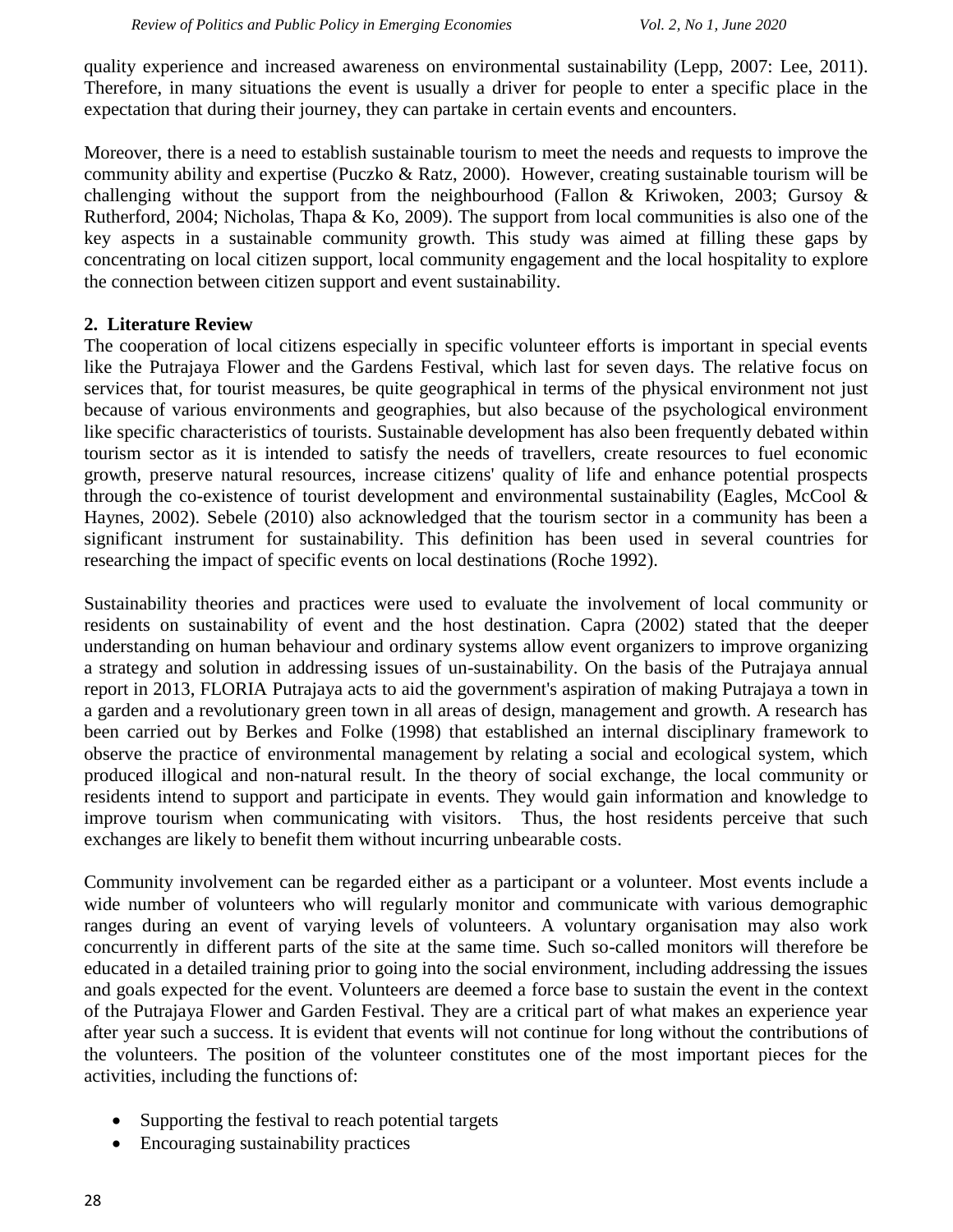- Serving as a media mouthpiece
- Marketing public education
- Considering the trivialities of daily case activities in the event
- Getting good reviews
- Bridging the communication between outsiders and insiders

Volunteers from the festivals who engage regularly in various social networks in their neighbourhoods consider that it is their duty to make a difference to celebrations and gatherings despite minimal time and resources. In addition to ethically managing an event from organisations, the event attenders must also consider their economic, host groups and each other's obligations. Throughout the event sector, the idea regarding environmental sustainability growth may also be encouraged and disseminated (Yulan, 2013). Throughout the execution of the event, event managers must insure that the required information and signage are appropriately planned and located regardless of the equipment or mitigation measures. Officials, donors and guests must be told regarding these programs, their positions and the planned contributions. In other ways, the managers must also start discussing the different activities relevant to environmental sustainability during the event. By this manner, all viewers including foreign tourists can grasp the various initiatives, besides acknowledging and welcoming them. This is important as a maximum public support including the use of public transport system available (Laing & Frost, 2010).

Residents may often have more favourable opinions on tourism if they consider that tourism trade provides individual benefits, but vice versa if they believe that these benefits are outweighed by costs (Teh & Cabanban, 2007). In other terms, demonstrated enthusiasm for tourism is seen as a trade willingness. Host groups that are looking to draw on events to produce advantageous outcomes also need to consider and exploit interaction dynamics that promote cooperation. In many earlier studies (Solberg, 2003; Haxton, 2000; Barron & Rihova, 2011), essential improvements to destination management by group engagement in special events have also been identified. Based on industry experts, several important factors have been identified to host special events, which can directly affect the image of a destination including the level of support from the community. This research seeks to determine tourist views. Therefore, the following hypothesis was developed as below:

H1 : There is a significant relationship between local community support and host-destination image.

### **3. Methodology**

On the basis of the previous studies directed mainly by Jago, Dwyer, Lipman, van Lill, and Vorster (2010), it was agreed that concentration is given on the tourist-based interpretation regarding the relationships between the FLORIA Putrajaya and the image of location. Then, the local community support was evaluated as one of the latent components. In four major areas of Putrajaya Malaysia, which included Masjid Besi Putrajaya, Dataran Putra, Alamanda Shopping Mall and even IOI City Center, a sample of 300 participants was selected through convenience sampling. In March 2015, a self-completed questionnaire was created for the gathering of the necessary details for the analysis within a period of two weeks. For each question in each segment of the questionnaire, an equivalent 7-point Likert scale was utilised to help respondents to talk freely without prejudice besides being more accurate than the 5 point Likert scale. Therefore, the Likert scale of 7 points is more desirable, as the respondents were pleased to display their stand on a scale of more points (Sekaran & Bougie, 2009). The questions included in this research were founded on previous studies and adjusted (Jago et al., 2010). A pilot study was done on 30 respondents in the Shah Alam areas who were visitors. Cronbach's alpha was set under a reasonable range (> .7) for each series of questions. Descriptive statistics was used to calculate the internal consistency specified by the mean and evaluate the relationship between the variables by the standard deviation for each element and inferential statistics.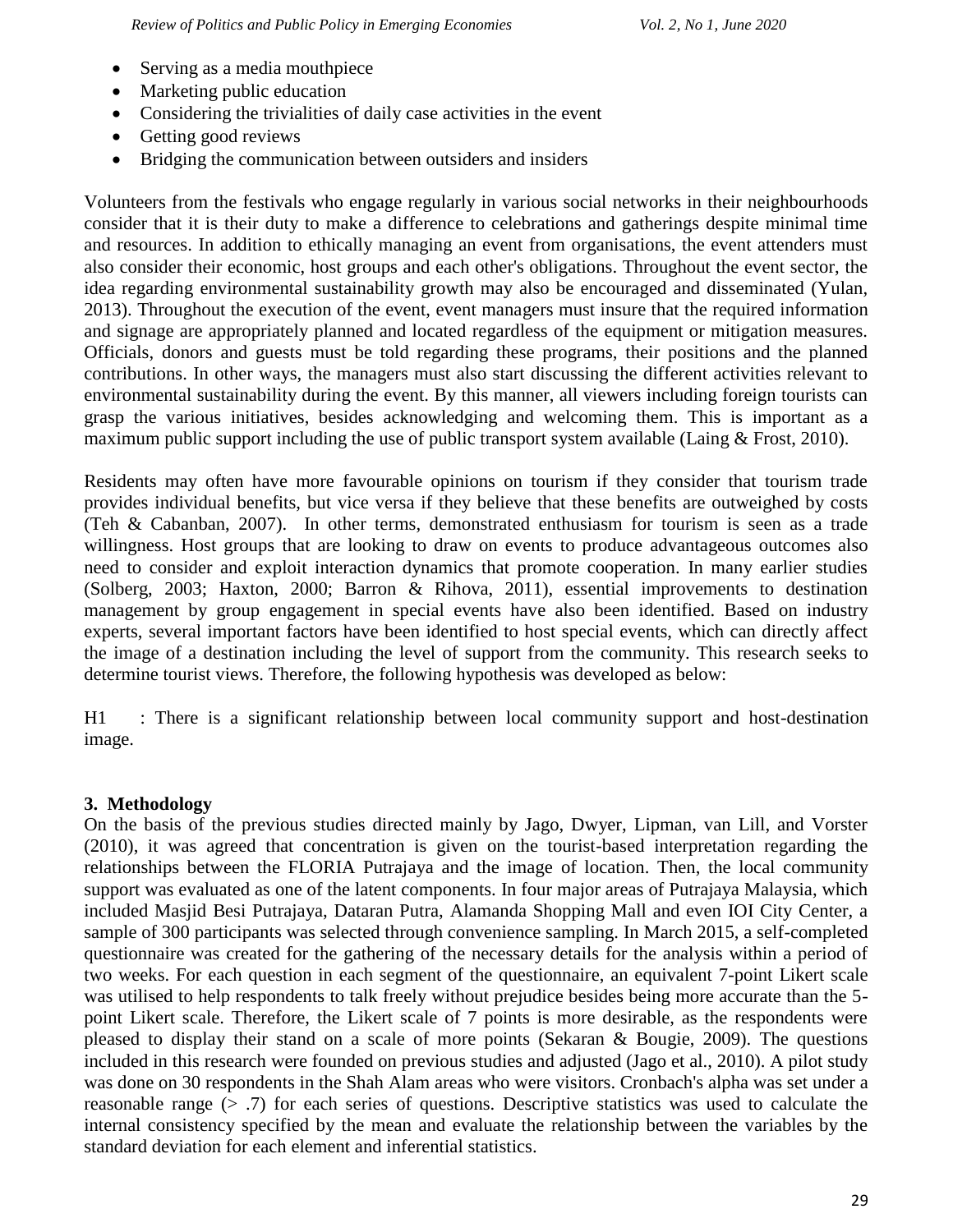#### **4. Result and Discussion**

In general, Table 1 shows the demographic information of the respondents, which exhibited more than half of the respondents who were female with  $54.0\%$  (n = 162) compared to 46.0% (n = 138) male from the total respondents. These results anticipate that more female are visiting the FLORIA Putrajaya compared to male. Based on the table, most of the visitors were between 29 to 39 years old by 51.0% (n  $= 153$ ), followed by 28.7% (n = 86) visitors who were in the age of 18 to 28 years old. Furthermore, 12.0% (n =36) of the total visitors were in the age ranging from 40 to 49 years old and 5.3% (n =16) of the visitors were between 50 to 59 years old. 2.3% (n =7) visitors were in the age below than 18 years old and only 0.7% ( $n=2$ ) of them were 60 years old. These results indicate that visitors who visit FLORIA Putrajaya are mostly young adults. In terms of level of education, 80% (n=241) of the visitors had a university education (graduates); 17.0% (n = 51) of the respondents had a high school education and only 2.7% (n =8) of the respondents had secondary school education. These results indicate that the education level of visitors who visit FLORIA Putrajaya is quite high. With regard to respondents' monthly income, the largest group with monthly income of RM  $1000 - RM$  3000 was 54.7% (n =170), followed by RM 3000 – RM 5000 with 32.7% (n =98) and 9.0% (n =27) with monthly income of less than RM 1000. Only 1.7%  $(n=5)$  of the respondents had monthly income of RM 5000 or above.

| <b>Frequency Distribution - Respondent's</b> |                           |                  |         |  |
|----------------------------------------------|---------------------------|------------------|---------|--|
|                                              |                           | <b>Frequency</b> | Percent |  |
| <b>Gender</b>                                | Male                      | 138              | 46.0    |  |
|                                              | Female                    | 162              | 54.0    |  |
| Age                                          | $<18$                     | $\overline{7}$   | 2.3     |  |
|                                              | $18 - 28$                 | 86               | 28.7    |  |
|                                              | $29 - 39$                 | 153              | 51.0    |  |
|                                              | $40 - 49$                 | 36               | 12.0    |  |
|                                              | $50 - 59$                 | 16               | 5.3     |  |
|                                              | >60                       | $\overline{2}$   | $.7\,$  |  |
| <b>Education</b>                             | Secondary School          | 8                | 2.7     |  |
|                                              | <b>High School</b>        | 51               | 17.0    |  |
|                                              | Graduate                  | 241              | 80.3    |  |
| Occupation                                   | <b>Government Servant</b> | 92               | 30.7    |  |
|                                              | Private Servant           | 176              | 58.7    |  |
|                                              | Retired                   | 9                | 3.0     |  |
|                                              | Student                   | 23               | 7.7     |  |
| <b>Monthly Income</b>                        | $<$ RM1000                | 27               | 9.0     |  |
|                                              | RM1000 - RM3000           | 170              | 56.7    |  |
|                                              | RM3000 - RM5000           | 98               | 32.7    |  |
|                                              | $>$ RM5000                | 5                | 1.7     |  |
| Average length of visit                      | One Day                   | 137              | 45.7    |  |
|                                              | Two Days                  | 73               | 24.3    |  |
|                                              | Three Days and More       | 90               | 30.0    |  |

| 4.1 Demographic characteristics of the respondents $(n=300)$ |
|--------------------------------------------------------------|
| <b>Table 1: Frequency Distribution of Respondents</b>        |

**4.2 Local Community Support Table 2: Reported mean scores for Local Community Support towards FLORIA Putrajaya**

| <b>Indicators</b> | <b>Variables</b><br><b>Local Community Support</b> | Mean<br>(M) | <b>Std. Deviation</b><br>(SD) |
|-------------------|----------------------------------------------------|-------------|-------------------------------|
| CS <sub>1</sub>   | Local residents are friendly.                      | 5.43        | 1.07                          |
| CS <sub>2</sub>   | I feel welcomed by local residents.                | 5.56        | 0.91                          |
| CS <sub>3</sub>   | Local residents are willing to offer assistance.   | 5.53        | 0.99                          |
| CS <sub>4</sub>   | Putrajaya tourism service quality is good.         | 5.66        | 1.00                          |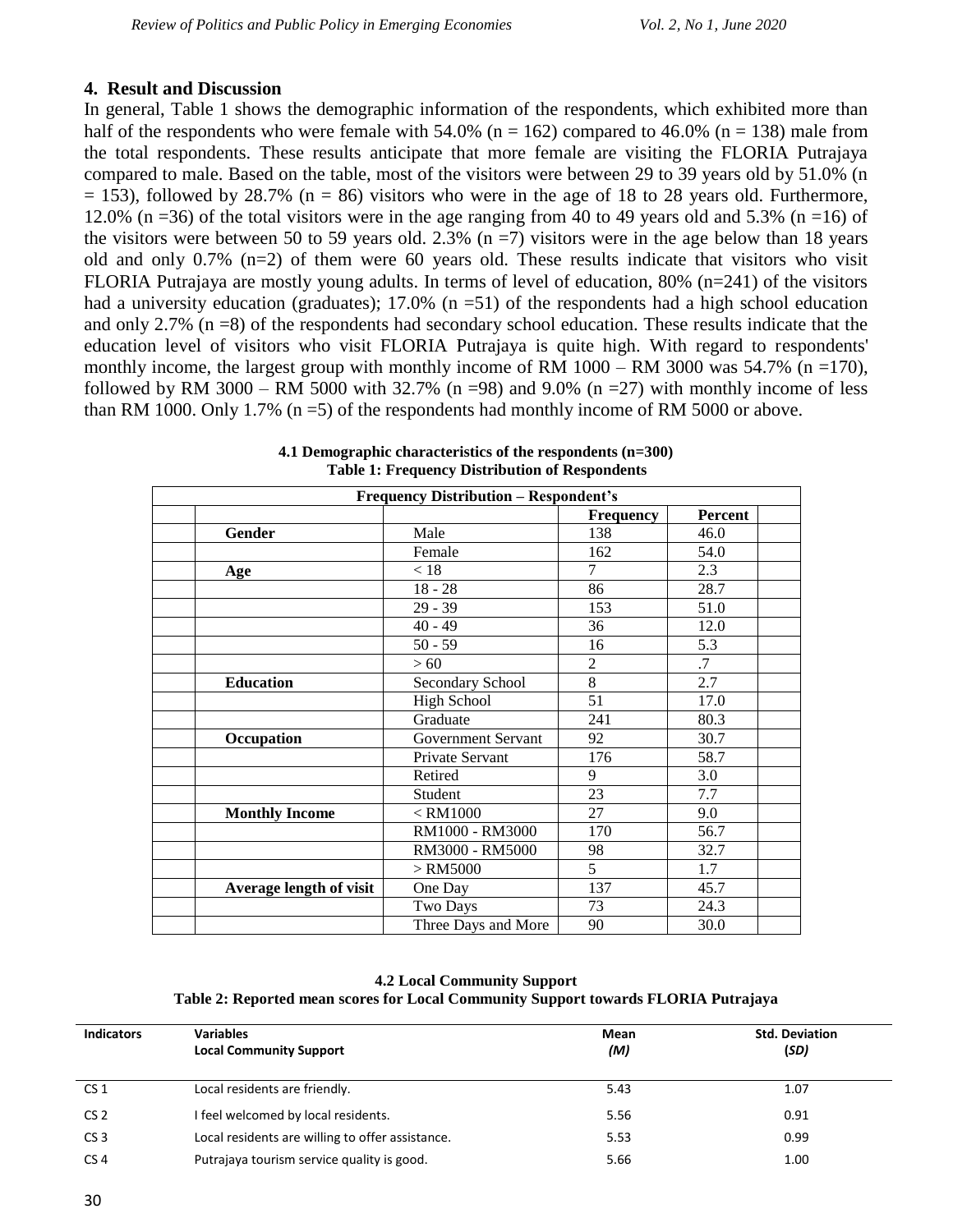| Review of Politics and Public Policy in Emerging Economies |                                                                                      | Vol. 2, No 1, June 2020 |      |
|------------------------------------------------------------|--------------------------------------------------------------------------------------|-------------------------|------|
| CS <sub>5</sub>                                            | Local tourism service staff are friendly.                                            | 5.64                    | 1.01 |
| CS <sub>6</sub>                                            | Local tourism service staff are knowledgeable and have<br>proficient service skills. | 5.53                    | 1.12 |
| CS <sub>7</sub>                                            | I saw many volunteers working inside and outside of<br>festival area.                | 5.51                    | 1.16 |
| CS <sub>8</sub>                                            | Volunteers are knowledgeable.                                                        | 5.36                    | 1.26 |
| CS <sub>9</sub>                                            | Volunteers are good representatives of the festival and<br>Putrajaya.                | 5.42                    | 1.21 |
| CS 10                                                      | Road signs are clear and easy to follow.                                             | 5.52                    | 1.17 |
| CS 11                                                      | Putrajaya built sufficient directions / informational signs<br>for the festival.     | 5.50                    | 1.14 |
| CS 12                                                      | Public area has sufficient direction /<br>informational signs for the festival.      | 5.52                    | 1.15 |

Viewing at pattern shown in Table 2, most of the respondents agreed with all the statements given. As such, local residents were friendly (*M*=5.43) with a standard deviation of (*SD*=1.07). Meanwhile, the mean score for feeling welcomed by local community in Putrajaya was (*M*= 5.66) with a standard deviation of (*SD*=0.91). In addition, respondents also agreed that local residents were willing to offer assistance where the mean was (*M*=5.53) with a standard deviation of (*SD*=0.99). Then, based on the result, respondents agreed that the quality of Putrajaya tourism was good to accommodate the visitors as the mean score was (*M*=5.66) and standard deviation was (*SD*=1.00). Furthermore, respondents agreed that service quality must come with friendly local tourism service staff with a mean score of (*M*=5.64) and a standard deviation of (*SD*=1.01). Local tourism service staff were also found to be knowledgeable and have proficient service skills showing a mean score of (*M*=5.53) with a standard deviation of (*SD*=1.12). Most of the respondents agreed that they saw many volunteers working inside and outside of festival area with a mean score of (*M*=5.51) and a standard deviation of (*SD*=1.16) and the level of knowledge for volunteer mean score was (*M*=5.36) with a standard deviation of (*SD*=1.26). Respondents also agreed that volunteers were good representatives of the festival and Putrajaya with a mean score (*M*=5.42) and a standard deviation of (*SD*=1.21). Road signs in Putrajaya were clear and easy to follow with a mean score ( $M=5.52$ ) and a standard deviation of ( $SD=1.17$ ). Most of respondents agreed that Putrajaya built sufficient direction signs for the festival with a mean score of (*M*=5.50) and a standard deviation of (*SD*=1.14). Signage for public area also came with sufficient directions and information by Putrajaya, which was agreed by respondents with a mean score of (*M*=5.52) and standard deviation of (*SD*=1.15). The entire mean score patterns indicate that respondents have a high support by the local community during the festival.

| <b>Indicators</b> | <b>Variables</b>                                                                            | Mean | <b>Std. Deviation</b> |
|-------------------|---------------------------------------------------------------------------------------------|------|-----------------------|
|                   | <b>Event Sustainability and</b>                                                             | (M)  | (SD)                  |
|                   | <b>Destination Image</b>                                                                    |      |                       |
| ESDI <sub>1</sub> | This festival effectively addressed a major theme                                           | 5.86 | 0.92                  |
|                   | of Putrajaya a city-in-garden.                                                              |      |                       |
| ESDI <sub>2</sub> | The festival achieved its goal.                                                             | 5.85 | 1.01                  |
| ESDI <sub>3</sub> | Putrajaya enhanced the visibility of Putrajaya                                              | 5.86 | 1.05                  |
|                   | Flower & Garden Festival in Malaysia.                                                       |      |                       |
| ESDI 4            | Putrajaya has a capability to host world mega<br>events.                                    | 5.91 | 1.04                  |
| ESDI <sub>5</sub> | In my view, the Putrajaya Flower & Garden Festival<br>was successfully hosted in Putrajaya. | 5.99 | 1.00                  |
| ESDI <sub>6</sub> | I will visit Putrajaya again.                                                               | 6.22 | 0.94                  |

**4.3 Event Sustainability and Destination Image Table 3: Reported mean scores for Event Sustainability and Destination Image**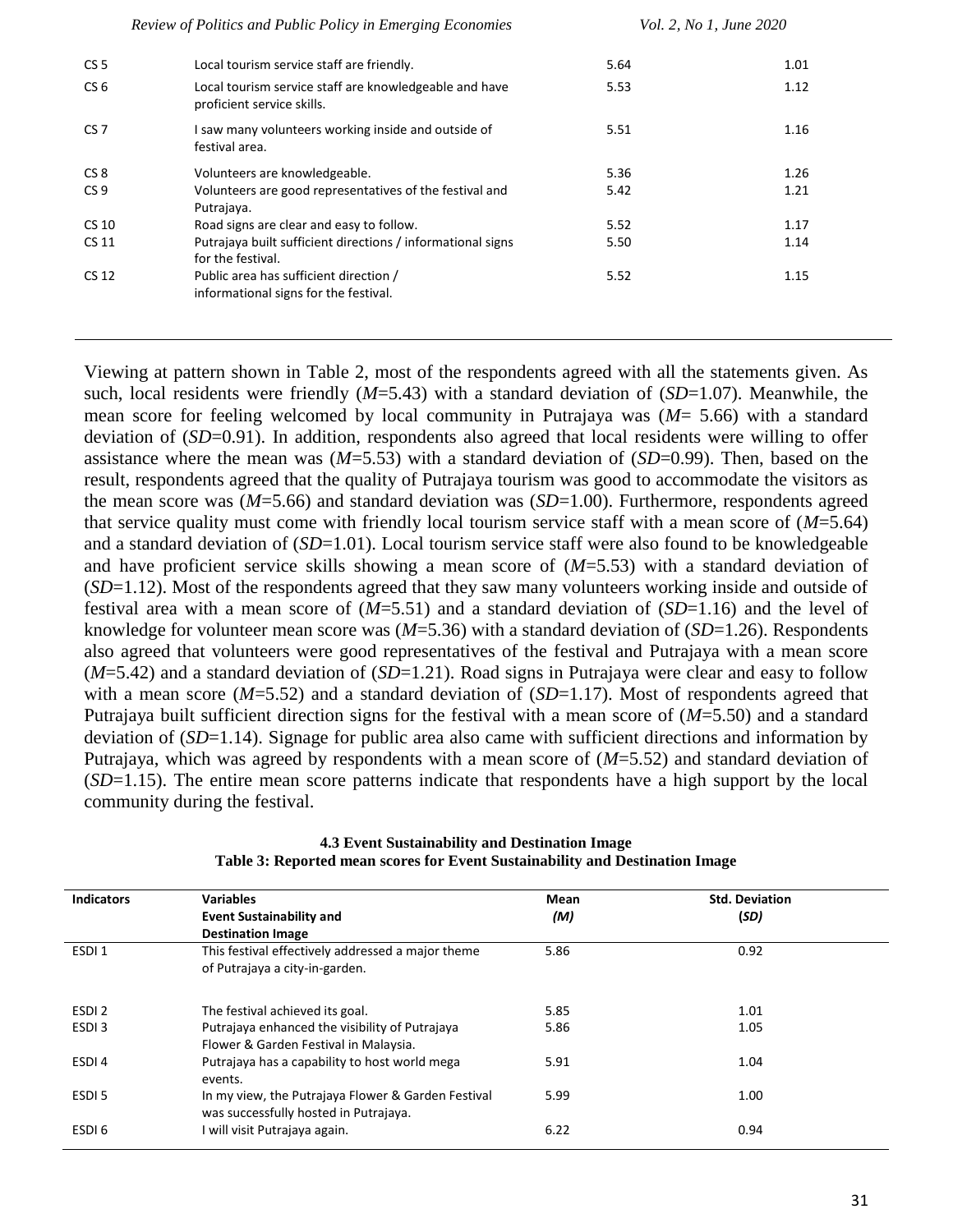The final descriptive analysis was done on the event sustainability and destination image to evaluate on how local community see the contribution of one or more events as a co-operative branding activity to strengthen the destination image of a place. Most of the respondents agreed that the festival effectively addressed a major theme of Putrajaya as a city-in-garden with a mean score of (*M*=5.86) and a standard deviation of (*SD*=.92). From that result, it was apparent that the festival had achieved its goal (*M*=5.85) with a standard deviation of (*SD*=1.01). Venue of an event also played one of important roles to promote an event as respondents agreed that Putrajaya had enhanced the visibility of FLORIA Putrajaya for visit with a mean score of (*M*=5.86) and a standard deviation of (*SD*=1.05). Since FLORIA Putrajaya has been announced as an international event, respondents mostly agreed that Putrajaya has the capability to host world mega events (*M*=5.91) with a standard deviation of (*SD*=1.04). With mean score of (*M*=5.99) and standard deviation (*SD*=1.00), it was shown that in the view of respondents, the FLORIA Putrajaya has been successfully hosted in Putrajaya. Also, most of respondents strongly agreed to visit Putrajaya again (*M*=6.22) with a standard deviation of (*SD*=0.94).

#### **4.6 Spearman's Correlations Analysis**

|                                             |                        | CS     | <b>ESDI</b> |
|---------------------------------------------|------------------------|--------|-------------|
| <b>LOCAL COMMUNITY</b>                      | Spearman's Correlation |        | $.698**$    |
| <b>SUPPORT (CS)</b>                         | Sig. (2-tailed)        |        | .00         |
|                                             |                        | 300    | 300         |
| <b>EVENT</b><br><b>SUSTAINABILITY &amp;</b> | Spearman's Correlation | .698** |             |
| <b>DESTINATION IMAGE</b>                    | Sig. (2-tailed)        | .00    | .00         |
| (ESDI)                                      |                        | 300    | 300         |

Table 4: Spearman's Correlations Matrix for study analysis

\*\*Correlation is significant at the 0.01 level (2-tailed).

All SD indicators were seen above 0.7, as seen in tables 2 and 3. Meanwhile, the constructs' composite reliabilities were over 0.9 and between 0.91 and 1.26. Additionally, the derived average variance was also greater than 0.5 threshold with a product of .698 as seen in Table 4. The measures in this research thus met the convergent validity criteria for the scales as the findings demonstrated that the average square root variances extracted were high (Fornell & Larcker, 1981). Therefore, in this analysis, the construction validity of scales was acceptable.

### **5. Conclusion**

This research has empirically tested the structural connection among determinants that can lead to the effective image of the destination in hosting a particular event. The results showed that local residents' support is an important element in strengthening the sustainability of an event and enhance image of a destination. In detail, the behaviour of local people, local community support and hospitality services in host-destination, assistance from volunteers of the events, as well as educational and guidance signage have all rendered important contributions to the sustainability of the event as well as image of the destination. This study further reflects many previous findings concerning the impact of support from local population on the sustainability of an event and its quality (Gursoy & Kendall, 2006; Misener & Mason, 2006; Fredline & Faulker, 2000). The participants accepted mainly that the residents have fully supported the event besides being friendly. Effective festivals and events draw together residents and tourists to share the special and unique essence of a culture. These events provide various advantages for a community and tourism area including high visitors and expenses, decreased seasonality, frequent trips, as well as enhanced public visibility and word-of-mouth recommendations, among others. From the findings, it can be concluded that it is essential to often consider and monitor the local society effects (economic, social, cultural and environmental) of events. This determinant is particularly daunting for the event venue, provided that the festival would last one week, which ensures that the surrounding population will participate over a significantly longer time than a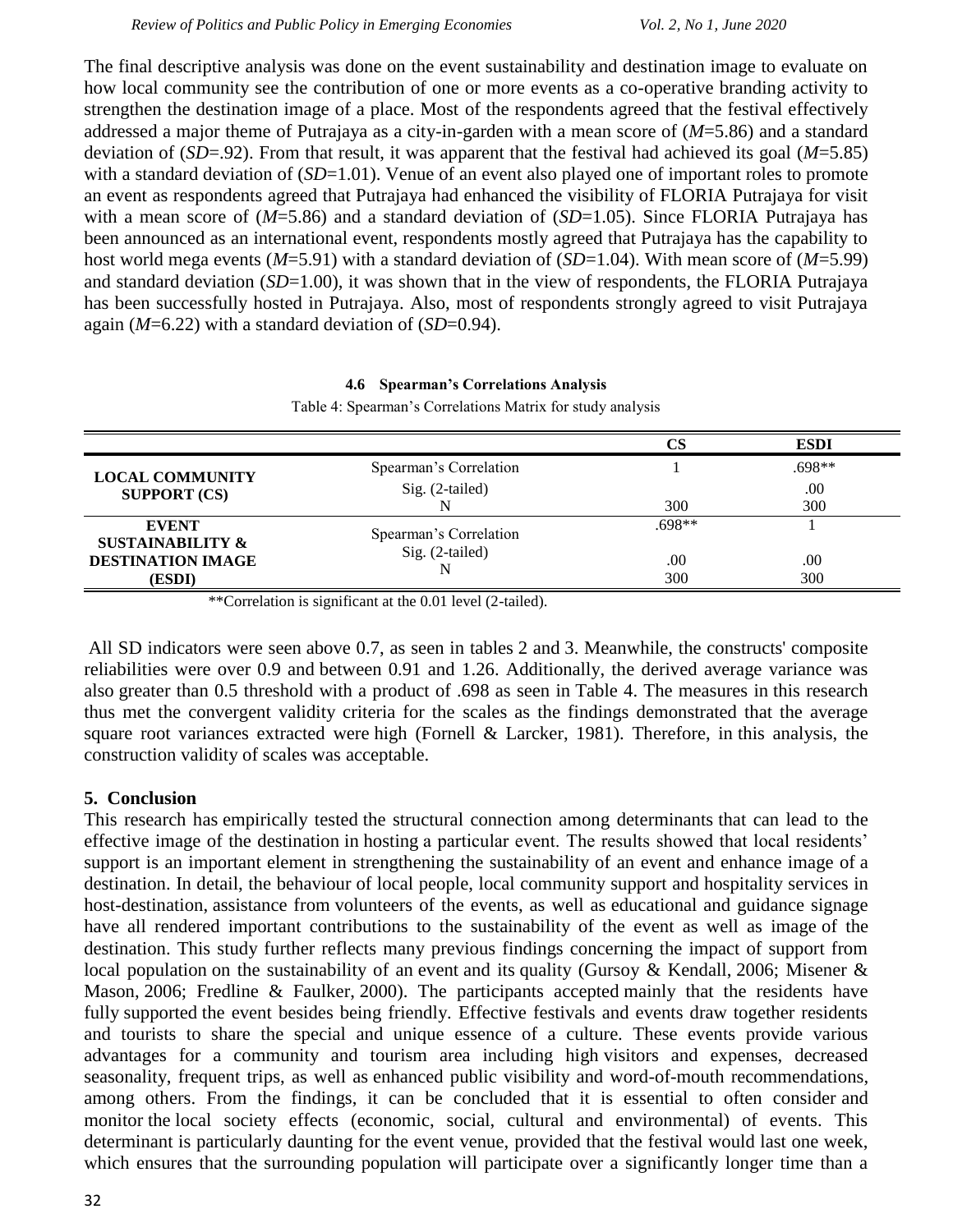few days. In the situation of this study, it is important for volunteers and local people to be mobilised and educated in assisting visitors to organise successful events. Therefore, relevant suggestions should be addressed, including observations on the potential process of the growth of the event's management as well as interventions from local authorities and the cultural sector. Further research should therefore explore the significance of this relation in numerous industries utilising various goods.

## **References**

- Barron, P., & Rihova, I. (2011). Motivation to volunteer: a case study of the Edinburgh International Music Festival. International Journal of Event and Festival Management, 2(3), 202-17.
- Berkes, F., & Folke, C. (Eds.). (1998). Linking social and ecological systems: Management practices and social mechanisms for building resilience. Cambridge, UK: The Press Syndicate of the University of Cambridge.
- Boo, S., & Busser, J. A. (2006). Impact analysis of a tourism festival on tourists' destination images. Event Management, 9(4), 223-237.
- Bramwell, B., & Lane, B. (1993). Sustainable tourism: an evolving global approach. Journal of Sustainable Tourism, 1(1), 1-5.
- Capra, F. (2002). The hidden connections: A science for sustainable living. New York, NY: Anchor Books.
- Eagles, P. F. J., McCool, S. F., & Haynes, C. F. (2002). Sustainable tourism in protected areas: Guidelines for planning and management. Gland, Switzerland: International Union for the Conservation of Nature.
- Fallon, L. D., & Kriwoken, L. K. (2003). Community involvement in tourism infrastructure: the case of the Strahan Visitor Centre, Tasmania. Tourism Management, 24, 289-308.
- Fredline, E. & Faulkner, B. (2000). Host community reactions: A cluster analysis. Annals of Tourism Research, 27(3), 763-84.
- Fornell, C., & Larcker, D.F. (1981). Evaluating structural equation models with unobservable and measurement error. Journal of Marketing Research, Vol. 18 No. 1, pp. 39-50.
- Gursoy, D., & Rutherford, D. G. (2004). Host attitudes toward tourism e an improved structural model. Annals of Tourism Research, 31(3), 495-516.
- Gursoy, D., & Kendall, K.W. (2006). Hosting mega events: Modeling local support. Annals of Tourism Research, Vol. 33 No. 3, pp. 603-23.
- Haxton, P.A. (2000). The perceived role of community participation in the mega-event hosting process: A case study of the Atlanta 1996 and Sydney 2000 Olympic Games. PhD Dissertation, University of Technology, Sydney.
- Jago, L., Dwyer, L., Lipman, G., van Lill, D., & Vorster, S. (2010). Optimising the potential of megaevents: An overview. International Journal of Event and Festival Management, Vol. 1 No. 3, pp. 230-7.
- Laing, J., & Frost, W. (2010). How green was my festival: Exploring challenges and opportunities associated with staging green events. International Journal of Hospitality Management, 29, 261-267. doi.org/10.1016/j.ijhm.2009.10.009
- Lee, T. H. (2011). How recreation involvement, place attachment and conservation commitment affect environmentally responsible behavior. Journal of Sustainable Tourism, 19(7), 895-915.
- Lepp, A. (2007). Residents' attitudes towards tourism in Bigodi village, Uganda. Tourism Management, 28, 876-885.
- Mehmetoglu, M. (2001). Economic scale of community-run festivals: a case study. Event Management, 7(2), 93-102.
- Mehmetoglu, M., & Ellingsen, K. A. (2005). Do small-scale festivals adopt "market orientation" as a management philosophy? Event Management, 9(3), 119-132.
- Misener, L., & Mason, D.S. (2006). Developing local citizenship through sporting events: Balancing community involvement and tourism development. Current Issues in Tourism, Vol. 9 No. 4&5, pp. 384-98.